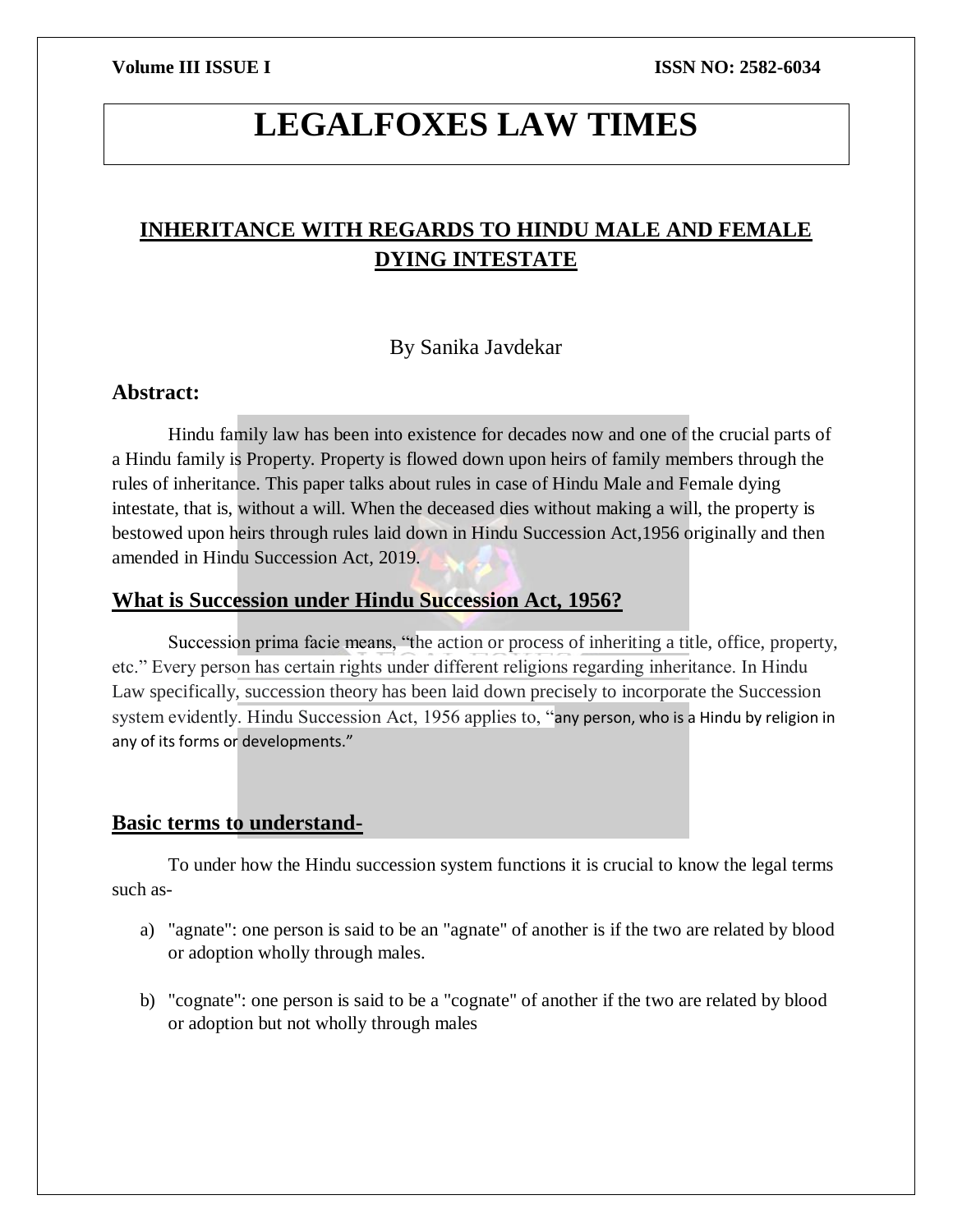- c) the expressions "custom" and "usage" signify any rule which, having been continuously and uniformly observed for a long time, has obtained the force of law among Hindus in any local area, tribe, community, group or family
- d) two persons are said to be related to each other by full blood when they are descended from a common ancestor by the same wife, and by half-blood when they are descended from a common ancestor but by different wives
- e) two persons are said to be related to each other by uterine blood when they are descended from a common ancestress but by different husbands
- f) "heir" means any person, male or female, who is entitled to succeed to the property of an intestate under this Act;
- g) "intestate": a person is deemed to die intestate in respect of property of which he or she has not made a testamentary disposition capable of taking effect

# **Types of Succession-**

There are 2 types of successions namely Testamentary succession and Intestate succession. Testamentary Succession means when there is a presence of will laying down the distribution of property and Intestate means when a person dies with leaving behind any will or testament. Under this situation the proper of that person is divided amongst the heirs.Section 8 of Hindu Succession Act states the rules of succession and it applicable to succession taking place after the enactment of this Act. The heirs are classified into-



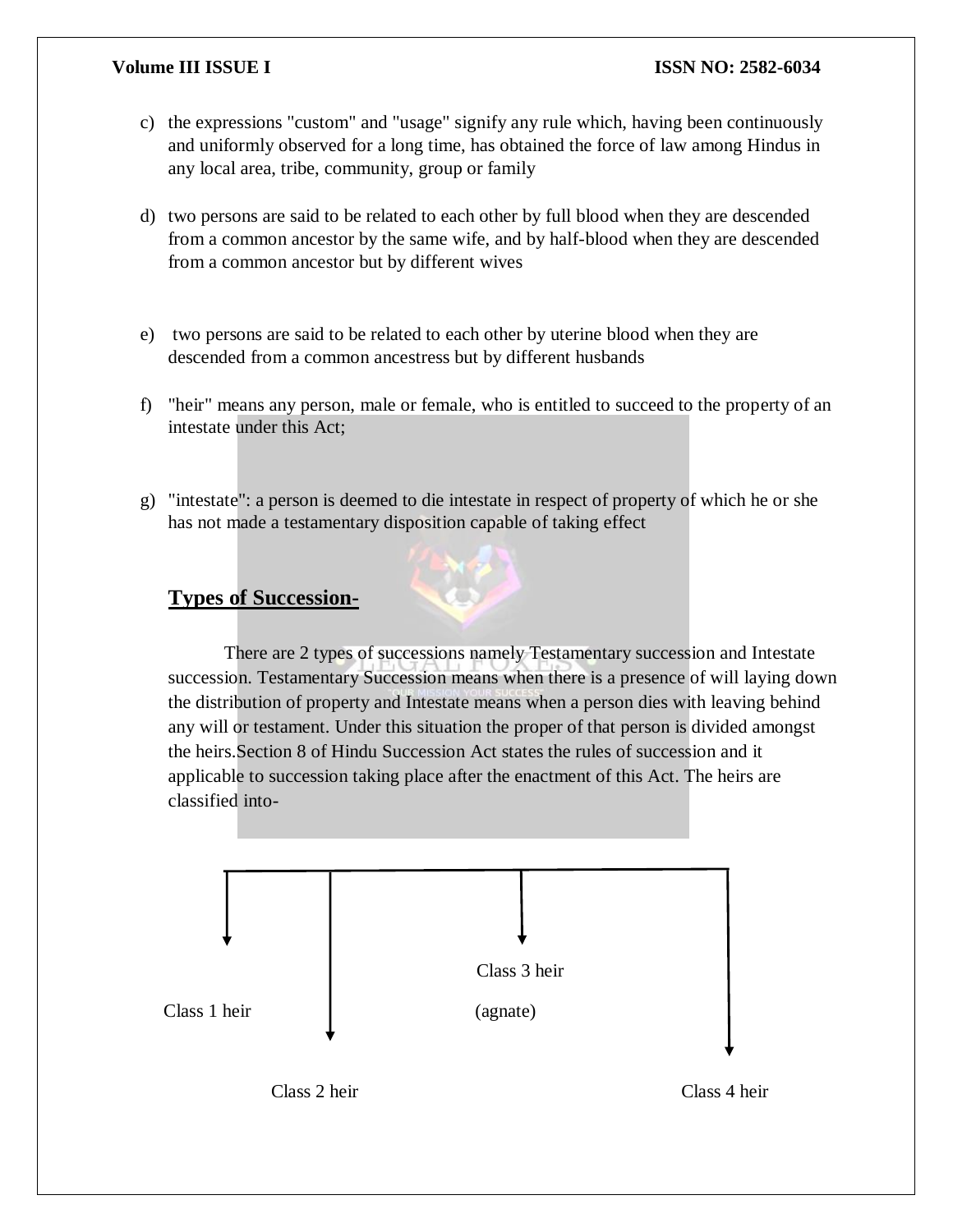#### (cognate)

# **HINDU MALE DYING INTESTATE-**

# **Class 1 Heirs:**

- 1) Sons
- 2) Daughters
- 3) Widows
- 4) Mothers
- 5) Sons of a predeceased son
- 6) Widows of a predeceased son
- 7) Son of a predeceased son of a predeceased son
- 8) Widows of a predeceased son of a predeceased son
- 9) Daughter of a predeceased son
- 10) Daughter of a predeceased daughter
- 11) Daughter of a predeceased son of a predeceased son
- 12) Son of a predeceased daughter
- 13) Daughter of a predeceased daughter of a predeceased daughter
- 14) Son of a predeceased daughter
- 15) Son of a predeceased daughter of a predeceased daughter
- 16) Daughter of a predeceased daughter of a predeceased son
- 17) Daughter of a predeceased son of a predeceased daughter

Class 1 heirs inherit the property ofdeceased simultaneously and if any of the Class 1 heirs are present then the property will not be given to class 2 heirs. Remarriage or conversion play no role in changing the share of Class 1 heirs. Before Hindu Succession (Amendment) Act, 2005 there were 12 heirs out of which 8 were males and 4 were females but after the commencement of the amendment 4 new heirs were added in Class 1 heirs category where 11 were females and 5 were males. The three closest relations of a deceased male will consist of his widow, daughter and a son. All the 3 will have a right in the property in the following way-

1) Widow- widow gets the same amount of share as that of the son. If there is more than one widow then they all will get equal amount of share as that of the son, collectively.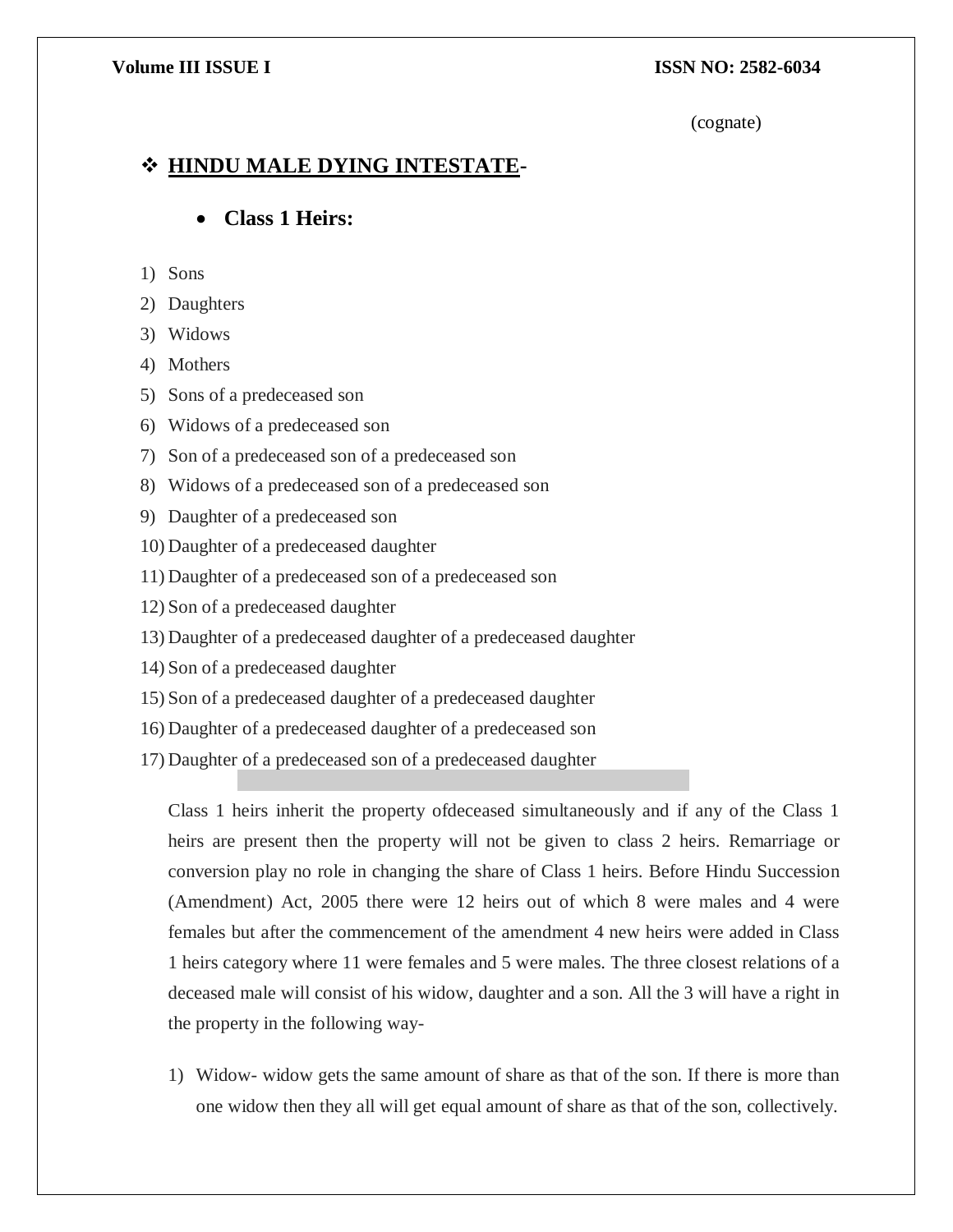Case law- [Ramkali v. Mahila Shyamwati AIR 2000 MP 288,](https://indiankanoon.org/doc/1232391/) In this case it was held that if the marriage between the wife and husband has been nullified by the Court with death of deceased then the wife will not be termed as a widow.

- 2) Son- The ambit of Son is extended to biological son or adopted son but this is not inclusive of illegitimate or step son. Case law- In [Kanagavalli v. Saroja AIR 2002 Mad 73,](https://indiankanoon.org/doc/948494/) the court held that if a son is born out of a void or voidable marriage that has been annulled by the Court then this son will be a legitimate child and will have the right to inherit the property of the deceased male. A son has an absolute interest in the property.
- 3) Daughter- Same as the son, a daughter includes, biological or adopted daughter. A daughter born out of void or voidable marriage will be termed as a legitimate child will have a right to inherit the property. Her martial, financial, etc. status will be not taken into consideration and will be equal to the son.

It can be said that all 3 relations will have a right in the property of the deceased equally and absolutely.

#### **Class 2 Heirs-**

Class 2 heirs are not immediate relatives and they do not have an absolute right. They can be classified as following-

- Father
- Son's Daughter's son
- Son's daughter's daughter
- Brother
- Sister
- Daughter's son's son, daughter's son's daughter, daughter's son, daughter's daughter's daughter
- Brother's son, sister's son, brother's daughter, sister's daughter
- Father's father, father's mother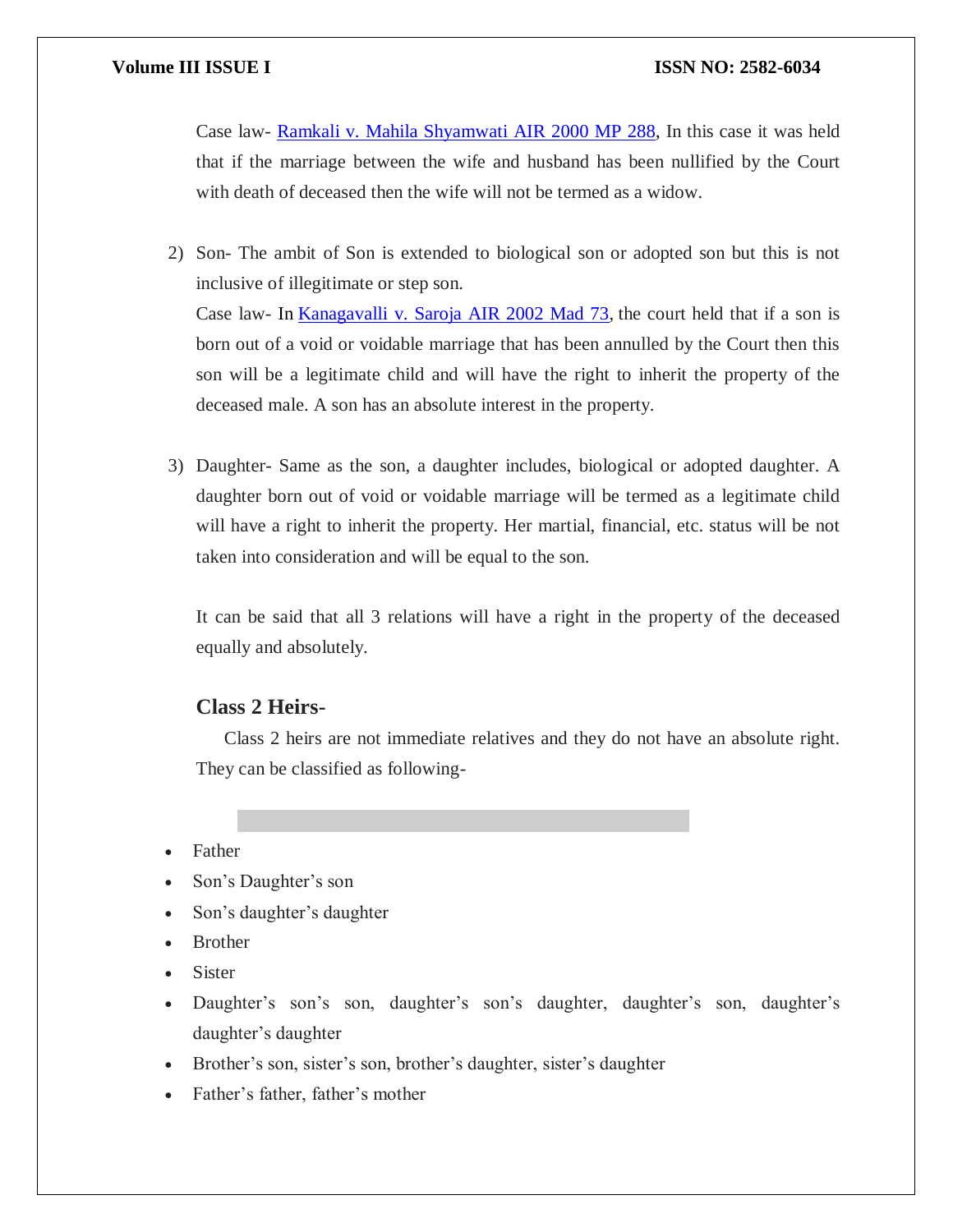- Father's widow, brother's widow
- Father's brother, father's sister
- Mother's father, mother's mother
- Mother's brother, mother's sister

If no one from Class 1 heirs inherit the property then the property will be inherited by Class 2 heirs.

Case law- In [Kalyan Kumar Bhattacharjee v. Pratibha Chakraborty AIR 2010 \(NOC\)](https://www.casemine.com/judgement/in/56eaac42607dba3c8ce4139a)  [646 \(Gau\),](https://www.casemine.com/judgement/in/56eaac42607dba3c8ce4139a) the court held that if a Hindu male is unmarried and dies alone without any Class 1 heirs present then Class 2 heirs will get his property.

# **Class 3 Heirs-**

Class 3 heirs are known as agnates. Agnates are person/persons who are related to the deceased only through male relatives, though, agnates can be male or female. If class 2 heirs are not present then agnates will get the property.

### **Class 4 heirs-**

There are termed as cognates. Cognates are people who are related to the deceased in a way that they cannot be classified in the first 3 classes of heirs.

### **HINDU FEMALE DYING INTESTATE-**

After the Hindu Succession Act, 1956 came into existence women were granted the right of ownership on property irrespective of its acquiring period. But it was only after the Hindu Succession Amendment Act, 2005 that daughters could have the same amount of share as that of the son in property. Thus, it can be said that the amendment was liberal and protected women's rights to certain extent.